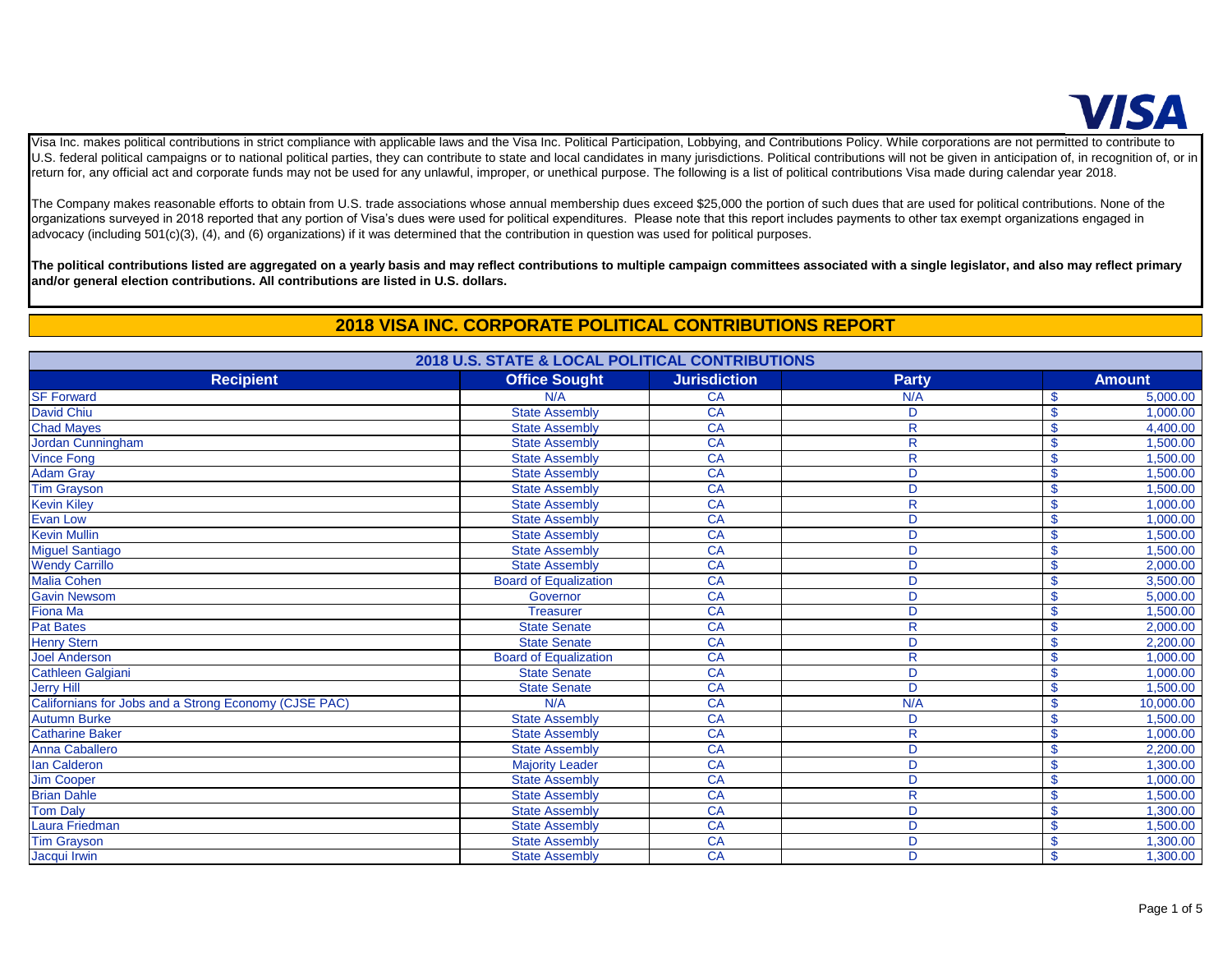| <b>Tom Lackey</b>                  | <b>State Assembly</b>               | CA              | D                       | $\mathbf{\$}$      | 1,000.00  |
|------------------------------------|-------------------------------------|-----------------|-------------------------|--------------------|-----------|
| <b>Jose Medina</b>                 | <b>State Assembly</b>               | <b>CA</b>       | D                       | \$                 | 1,000.00  |
| <b>Blanca Rubio</b>                | <b>State Assembly</b>               | <b>CA</b>       | D                       | \$                 | 1,500.00  |
| <b>Rudy Salas</b>                  | <b>State Assembly</b>               | CA              | D                       | \$                 | 2,000.00  |
| <b>Shirley Weber</b>               | <b>State Assembly</b>               | <b>CA</b>       | D                       | $\mathbf{\$}$      | 1,300.00  |
| <b>Ben Allen</b>                   | <b>State Senate</b>                 | CA              | D                       | $\mathbf{\$}$      | 1,300.00  |
| <b>Janet Nguyen</b>                | <b>State Senate</b>                 | CA              | $\mathsf{R}$            | $\mathbf{\$}$      | 1.000.00  |
| <b>TechNet PAC</b>                 | N/A                                 | CA              | N/A                     | $\mathbf{\$}$      | 7,300.00  |
| Women in Power PAC (WIP PAC)       | N/A                                 | CA              | N/A                     | \$                 | 2,500.00  |
| <b>Monique Limon</b>               | <b>State Assembly</b>               | CA              | D                       | \$                 | 2,000.00  |
| <b>Betty Yee</b>                   | Controller                          | CA              | D                       | $\mathbf{\$}$      | 1,000.00  |
| Joaquin Arambula                   | <b>State Assembly</b>               | <b>CA</b>       | D                       | $\mathbf{\$}$      | 1,000.00  |
| <b>Marc Berman</b>                 | <b>State Assembly</b>               | CA              | D                       | $\mathsf{\$}$      | 1,000.00  |
| <b>Rob Bonta</b>                   | <b>State Assembly</b>               | CA              | D                       | \$                 | 4,400.00  |
| <b>Chris Holden</b>                | <b>State Assembly</b>               | CA              | D                       | $\mathbf{\$}$      | 1,000.00  |
| <b>Phil Ting</b>                   | <b>State Assembly</b>               | CA              | D                       | \$                 | 1,300.00  |
| Scott Wiener - primary             | <b>State Senate</b>                 | <b>CA</b>       | D                       | $\mathbf{s}$       | 900.00    |
| Scott Wiener - general             | <b>State Senate</b>                 | <b>CA</b>       | D                       | $\mathbf{\$}$      | 1,100.00  |
| <b>Scott Wilk</b>                  | <b>State Senate</b>                 | <b>CA</b>       | $\mathsf{R}$            | \$                 | 1,000.00  |
| <b>Dante Acosta</b>                | <b>State Assembly</b>               | CA              | R                       | \$                 | 1,000.00  |
| <b>David Chiu</b>                  | <b>State Assembly</b>               | CA              | D                       | \$                 | 1,000.00  |
| <b>Ken Cooley</b>                  | <b>State Assembly</b>               | CA              | D                       | $\mathbf{\$}$      | 1.000.00  |
| <b>Jesse Gabriel</b>               | <b>State Assembly</b>               | CA              | D                       | \$                 | 1,000.00  |
| Lorena Gonzalez-Fletcher           | <b>State Assembly</b>               | <b>CA</b>       | D                       | \$                 | 2,000.00  |
| Al Muratsuchi                      | <b>State Assembly</b>               | CA              | D                       |                    | 1,000.00  |
| <b>Sharon Quirk-Silva</b>          |                                     | CA              | $\overline{D}$          | \$                 | 1,000.00  |
|                                    | <b>State Assembly</b>               |                 | $\overline{D}$          | $\mathsf{\$}$      |           |
| <b>Mark Stone</b>                  | <b>State Assembly</b>               | CA              |                         | $\mathsf{\$}$      | 1,000.00  |
| <b>Phil Ting</b>                   | <b>State Assembly</b>               | CA              | D                       | $\mathbf{\$}$      | 1,000.00  |
| <b>Ricardo Lara</b>                | <b>State Insurance Commissioner</b> | CA              | D                       | $\mathbf{\$}$      | 2,000.00  |
| <b>Betty Yee</b>                   | <b>State Controller</b>             | <b>CA</b>       | D                       | $\mathbf{\$}$      | 2,000.00  |
| <b>Bob Hertzberg</b>               | <b>State Senate</b>                 | <b>CA</b>       | D                       | \$                 | 2,000.00  |
| <b>Holly Mitchell</b>              | <b>State Senate</b>                 | CA              | D                       | $\mathbf{\$}$      | 1,000.00  |
| <b>Anthony Portantino</b>          | <b>State Senate</b>                 | CA              | D                       | $\mathbf{\$}$      | 2.000.00  |
| <b>Henry Stern</b>                 | <b>State Senate</b>                 | <b>CA</b>       | D                       | \$                 | 1,000.00  |
| <b>CA LGBT Caucus</b>              | N/A                                 | CA              | N/A                     | <b>S</b>           | 20,000.00 |
| <b>CA Jewish Caucus</b>            | N/A                                 | CA              | N/A                     | \$                 | 2,500.00  |
| <b>Adam Gray</b>                   | <b>State Assembly</b>               | CA              | D                       | \$                 | 1,000.00  |
| <b>Monique Limon</b>               | <b>State Assembly</b>               | CA              | D                       | \$                 | 2,400.00  |
| Evan Low                           | <b>State Assembly</b>               | CA              | D                       | $\mathbf{\$}$      | 1,500.00  |
| <b>Anthony Rendon</b>              | <b>State Assembly</b>               | CA              | D                       | $\mathsf{\$}$      | 4,400.00  |
| <b>Bill Dodd</b>                   | <b>State Senate</b>                 | CA              | D                       | $\mathbf{\$}$      | 1,000.00  |
| <b>Andy Vidak</b>                  | <b>State Senate</b>                 | CA              | R                       | \$                 | 1,000.00  |
| <b>Friends of Brian Dahle</b>      | <b>State Assembly</b>               | $\overline{CA}$ | $\overline{\mathsf{R}}$ | $\mathbf{\$}$      | 2,900.00  |
| <b>Malia Cohen</b>                 | <b>Board of Equalization</b>        | CA              | D                       | \$                 | 3,500.00  |
| <b>Committee for Progress</b>      | <b>State Senate</b>                 | FL              | D                       | $\mathbf{\$}$      | 2,500.00  |
| <b>Democratic Services Network</b> | N/A                                 | FL              | N/A                     | <b>S</b>           | 10,000.00 |
| <b>Friends of Ashley Moody</b>     | <b>State Attorney General</b>       | FL              | $\mathsf{R}$            | \$                 | 5,000.00  |
| <b>Treasure Florida</b>            | <b>Chief Financial Officer</b>      | FL              | $\overline{\mathsf{R}}$ | \$.                | 5,000.00  |
| <b>Floridians for Common Sense</b> | <b>State Senate</b>                 | FL              | D                       | \$                 | 2,500.00  |
| <b>Sean Shaw</b>                   | <b>State Attorney General</b>       | FL.             | D                       | $\mathbf{\hat{s}}$ | 5,000.00  |
| <b>Friends of Ron DeSantis</b>     | Governor                            | FL.             | R.                      | <b>S</b>           | 10,000.00 |
|                                    |                                     |                 |                         |                    |           |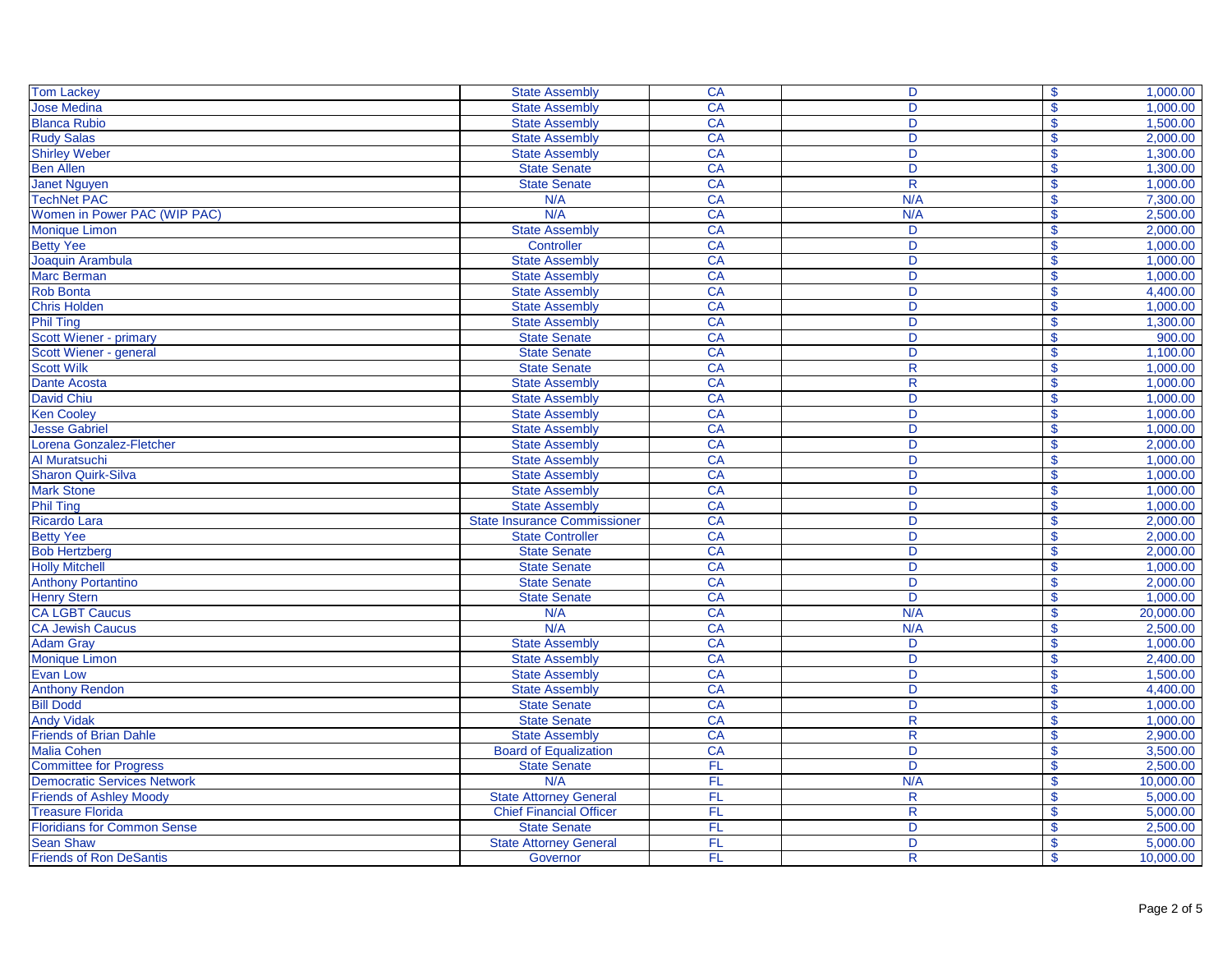| <b>Hawaii Financial Services Association PAC</b> | N/A                           | H <sub>II</sub> | N/A                     | $\mathbf{\$}$<br>1,000.00           |
|--------------------------------------------------|-------------------------------|-----------------|-------------------------|-------------------------------------|
| Larry P. Hibbard                                 | <b>State House</b>            | KS              | $\mathsf{R}$            | $\mathbf{\$}$<br>250.00             |
| <b>Kathleen Moore</b>                            | <b>State House</b>            | KS              | D                       | 250.00<br>$\mathbf{s}$              |
| <b>Adam Lusker</b>                               | <b>State House</b>            | <b>KS</b>       | D                       | 250.00<br>$\mathbf S$               |
| <b>Henry Helgerson</b>                           | <b>State House</b>            | KS              | D                       | $\mathbf{\$}$<br>250.00             |
| John Wheeler                                     | <b>State House</b>            | KS              | $\overline{\mathsf{R}}$ | 250.00<br>$\mathbf{\$}$             |
| <b>Adam Smith</b>                                | <b>State House</b>            | KS              | $\overline{R}$          | 250.00<br>$\mathbf S$               |
| <b>Ken Rahjes</b>                                | <b>State House</b>            | KS              | $\mathsf{R}$            | 250.00<br>$\mathbf{\$}$             |
| <b>Eber Phelps</b>                               | <b>State House</b>            | KS              | D                       | 250.00<br>$\mathbf S$               |
| <b>Jessie Burris</b>                             | <b>State House</b>            | KS              | $\mathsf{R}$            | 250.00<br>$\boldsymbol{\mathsf{s}}$ |
| <b>Blake Carpenter</b>                           | <b>State House</b>            | KS              | $\mathsf{R}$            | 250.00<br>$\mathbf{\$}$             |
| <b>Jason Probst</b>                              | <b>State House</b>            | KS              | D                       | 250.00<br>$\boldsymbol{\mathsf{s}}$ |
| Stephanie Clayton                                | <b>State House</b>            | KS              | $\overline{\mathsf{R}}$ | $\mathbf S$<br>250.00               |
| <b>Jan Kessinger</b>                             | <b>State House</b>            | KS              | $\mathsf{R}$            | $\mathbf{\$}$<br>250.00             |
| <b>Tom Phillips</b>                              | <b>State House</b>            | KS              | D                       | $\mathbf{s}$<br>250.00              |
| <b>Martin Long</b>                               | <b>State House</b>            | KS              | $\mathsf{R}$            | 250.00<br>$\mathbf s$               |
| <b>Tom Burroughs</b>                             | <b>State House</b>            | <b>KS</b>       | D                       | 250.00<br>$\mathbf{s}$              |
| <b>Tom Sawyer</b>                                | <b>State House</b>            | KS              | D                       | $\mathbf{\$}$<br>250.00             |
| <b>Bradley Ralph</b>                             | <b>State House</b>            | KS              | $\overline{\mathsf{R}}$ | 250.00<br>$\mathbf{\$}$             |
| <b>Jim Kelly</b>                                 | <b>State House</b>            | KS              | $\overline{\mathsf{R}}$ | 250.00<br>$\mathbf S$               |
| <b>Kent Thompson</b>                             | <b>State House</b>            | KS              | $\mathsf{R}$            | 250.00<br>$\mathbf{\$}$             |
| <b>Brandon Whipple</b>                           | <b>State House</b>            | <b>KS</b>       | D                       | 250.00<br>\$                        |
| <b>JR Claeys</b>                                 | <b>State House</b>            | KS              | $\mathsf{R}$            | 250.00<br>$\boldsymbol{\mathsf{s}}$ |
| <b>John Barker</b>                               | <b>State House</b>            | KS              | $\mathsf{R}$            | 250.00<br>$\mathbf{\$}$             |
| <b>John Carmichael</b>                           | <b>State House</b>            | KS              | D                       | 250.00<br>$\boldsymbol{\mathsf{s}}$ |
| <b>Blaine Finch</b>                              | <b>State House</b>            | KS              | $\overline{\mathsf{R}}$ | $\mathbf{\$}$<br>250.00             |
| <b>Valdenia Winn</b>                             | <b>State House</b>            | KS              | D                       | 250.00<br>$\mathbf{\$}$             |
| <b>Stanley Frownfelter</b>                       | <b>State House</b>            | KS              | D                       | $\mathbf{\$}$<br>250.00             |
| <b>Fred Patton</b>                               | <b>State House</b>            | KS              | $\mathsf{R}$            | 250.00<br>$\mathbf S$               |
| <b>Brenda Dietrich</b>                           | <b>State House</b>            | <b>KS</b>       | $\mathsf{R}$            | $\mathbf{s}$<br>250.00              |
| <b>Richard Hilderbrand</b>                       | <b>State Senate</b>           | KS              | $\mathsf{R}$            | 250.00<br>$\boldsymbol{\mathsf{s}}$ |
| Oletha Faust Goudeau                             | <b>State Senate</b>           | KS              | D                       | 250.00<br>$\boldsymbol{\mathsf{s}}$ |
| <b>Ed Berger</b>                                 | <b>State Senate</b>           | KS              | $\overline{\mathsf{R}}$ | 250.00<br>$\mathbf S$               |
| <b>Bruce Givens</b>                              | <b>State Senate</b>           | KS              | $\mathsf{R}$            | 250.00<br>$\mathbf{\$}$             |
| <b>Donald Hineman</b>                            | Majority Leader, State House  | KS              | $\mathsf{R}$            | 250.00<br>$\mathbf s$               |
| <b>Ron Ryckman</b>                               | Speaker, State House          | KS              | R                       | 250.00<br>\$                        |
| <b>Jim Ward</b>                                  | <b>State House</b>            | <b>KS</b>       | D                       | $\boldsymbol{\mathsf{S}}$<br>250.00 |
| <b>Jeff Longbine</b>                             | <b>State Senate</b>           | KS              | $\mathsf{R}% _{T}$      | $\boldsymbol{\mathsf{S}}$<br>250.00 |
| <b>Robert Olson</b>                              | <b>State Senate</b>           | KS              | R                       | $\overline{\mathbf{s}}$<br>250.00   |
| <b>Tom Hawk</b>                                  | <b>State Senate</b>           | KS              | D                       | 250.00<br>$\mathsf{\$}$             |
| <b>Julia Lynn</b>                                | <b>State Senate</b>           | KS              | $\mathsf{R}$            | $\mathbf S$<br>250.00               |
| <b>Rick Billinger</b>                            | <b>State Senate</b>           | <b>KS</b>       | $\mathsf{R}$            | $\mathbf S$<br>250.00               |
| <b>Lynn Rogers</b>                               | <b>State Senate</b>           | KS              | D                       | 250.00<br>$\mathbf{s}$              |
| Kansas Republican Senatorial Committee           | <b>State Senate</b>           | <b>KS</b>       | $\mathsf{R}$            | 1,000.00<br>\$                      |
| Republican House Campaign Committee              | <b>State House</b>            | KS              | $\mathsf{R}$            | $\mathbf{\$}$<br>1,000.00           |
| Kansans for a Democratic House                   | <b>State House</b>            | KS              | D                       | $\mathbf{\$}$<br>1,000.00           |
| <b>Senate Democrats Committee</b>                | <b>State Senate</b>           | KS              | D                       | $\mathbf{\$}$<br>1,000.00           |
| <b>Derek Schmidt</b>                             | <b>Attorney General</b>       | KS              | $\mathsf{R}$            | 1,000.00<br>\$                      |
| <b>Jim Denning</b>                               | Majority Leader, State Senate | KS              | $\mathsf{R}$            | 250.00<br>$\boldsymbol{\mathsf{s}}$ |
| <b>Anthony Hensley</b>                           | Minority Leader, State Senate | KS              | D                       | 250.00<br>$\mathbf{\$}$             |
| Les Mason                                        | <b>State House</b>            | KS              | $\mathsf{R}$            | 250.00<br>$\mathbf{\$}$             |
|                                                  |                               |                 |                         |                                     |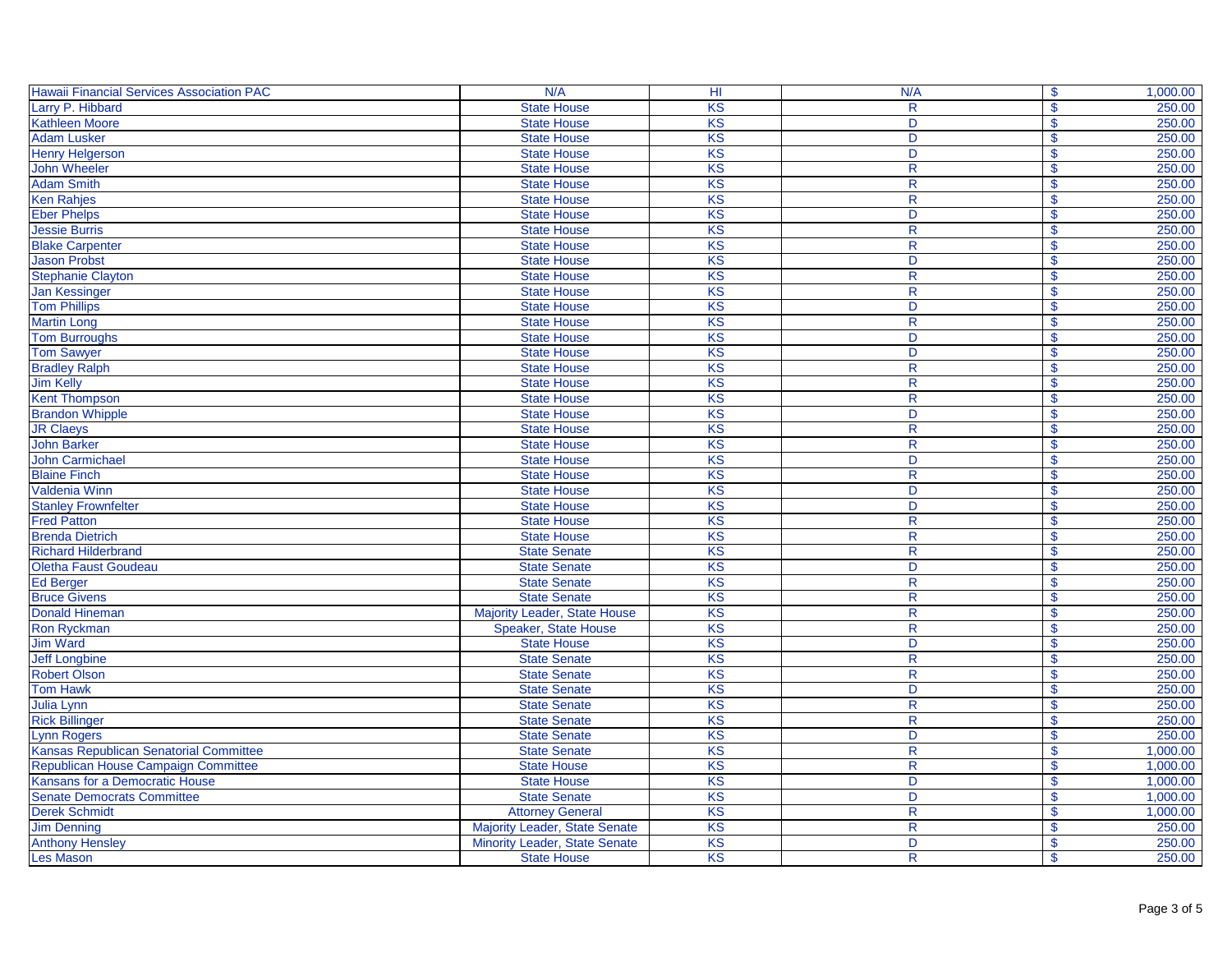| <b>Ken Corbet</b>                                           | <b>State House</b>      | <b>KS</b> | R   |  | 250.00     |
|-------------------------------------------------------------|-------------------------|-----------|-----|--|------------|
| <b>Susan Concannon</b>                                      | <b>State House</b>      | <b>KS</b> | R   |  | 250.00     |
| Maine Senate Republican Majority                            | <b>State Senate</b>     | <b>ME</b> | R   |  | 1,000.00   |
| <b>House Republican Majority Fund</b>                       | <b>State House</b>      | <b>ME</b> | R   |  | 1,000.00   |
| House Democratic Campaign Committee                         | <b>State House</b>      | <b>ME</b> |     |  | 1,000.00   |
| Senate Democratic Campaign Committee                        | <b>State Senate</b>     | <b>ME</b> |     |  | 1,000.00   |
| <b>Gideon Leadership PAC</b>                                | <b>State House</b>      | <b>ME</b> |     |  | 500.00     |
| <b>Senate Chairmans PAC</b>                                 | <b>State Senate</b>     | <b>ME</b> | R   |  | 500.00     |
| <b>Paul Moriarty</b>                                        | <b>State Assembly</b>   | <b>NJ</b> |     |  | 300.00     |
| Election Fund of Craig J. Coughlin for Assembly             | <b>State Assembly</b>   | <b>NJ</b> |     |  | 300.00     |
| Democratic Assembly Campaign Committee                      | <b>State Assembly</b>   | <b>NJ</b> |     |  | 300.00     |
| <b>Committee to Elect Aaron Ford</b>                        | <b>Attorney General</b> | <b>NV</b> |     |  | 2,500.00   |
| The Way Ahead (Ralph Northam)                               | Governor                | <b>VA</b> |     |  | 5,000.00   |
| NVTC TechPAC                                                | N/A                     | <b>VA</b> | N/A |  | 2,000.00   |
| <b>Ruff for Senate</b>                                      | Senate                  | <b>VA</b> | R   |  | 1,000.00   |
| <b>Colonial Leadership Trust Political Action Committee</b> | <b>State House</b>      | <b>VA</b> | R   |  | 5,000.00   |
| TOTAL U.S. STATE & LOCAL POLITICAL CONTRIBUTIONS            |                         |           |     |  | 237,950.00 |

| 2018 U.S. STATE & LOCAL 527 ORGANIZATION POLITICAL CONTRIBUTIONS  |  |                     |              |  |               |  |
|-------------------------------------------------------------------|--|---------------------|--------------|--|---------------|--|
| <b>Recipient</b>                                                  |  | <b>Jurisdiction</b> | <b>Party</b> |  | <b>Amount</b> |  |
| <b>CA Democratic Party</b>                                        |  | СA                  |              |  | 10,000.00     |  |
| <b>CA Republican Party</b>                                        |  | CA                  | R            |  | 36,500.00     |  |
| Governor's Inaugural Fund 2019                                    |  | CA                  | D            |  | 25,000.00     |  |
| <b>Coloradans for Fairness</b>                                    |  | CO                  | D            |  | 10,000.00     |  |
| <b>Our Colorado Values</b>                                        |  | CO                  | D            |  | 5,000.00      |  |
| Colorado for All Inauguration                                     |  | CO                  | D            |  | 10,000.00     |  |
| <b>Senate Majority Fund</b>                                       |  | CO                  | R            |  | 10,000.00     |  |
| <b>Values First Colorado</b>                                      |  | CO                  | R            |  | 5,000.00      |  |
| <b>Florida Democratic Party</b>                                   |  | FL                  | D            |  | 5,000.00      |  |
| Florida Republican Senatorial Campaign Committee                  |  | FL                  | R            |  | 15,000.00     |  |
| Republican Party of Florida - House Majority                      |  | FL                  | R            |  | 15,000.00     |  |
| A Stronger Michigan                                               |  | MI                  | D            |  | 10,000.00     |  |
| <b>Democratic Attorney General Association</b>                    |  | N/A                 | D            |  | 50,000.00     |  |
| <b>Democratic Governors Assocation</b>                            |  | N/A                 | D            |  | 50,000.00     |  |
| <b>Democratic Governors Association</b>                           |  | N/A                 | D            |  | 10,000.00     |  |
| <b>Democratic Governors Association</b>                           |  | N/A                 | D            |  | 20,000.00     |  |
| Democratic Legislative Campaign Committee                         |  | N/A                 | D            |  | 50,000.00     |  |
| <b>Republican Attorney General Association</b>                    |  | N/A                 | R            |  | 50,000.00     |  |
| <b>Republican Attorney General Association</b>                    |  | N/A                 | R            |  | 10,000.00     |  |
| <b>Republican Governors Association</b>                           |  | N/A                 | R            |  | 50,000.00     |  |
| Republican State Leadership Committee                             |  | N/A                 | R            |  | 50,000.00     |  |
| TOTAL U.S. STATE & LOCAL 527 ORGANIZATION POLITICAL CONTRIBUTIONS |  |                     |              |  | 496,500.00    |  |

| <b>2018 U.S. STATE AND LOCAL BALLOT INITIATIVES</b> |  |                     |              |        |           |
|-----------------------------------------------------|--|---------------------|--------------|--------|-----------|
| <b>Recipient</b>                                    |  | <b>Jurisdiction</b> | <b>Party</b> | Amount |           |
| <b>SF Forward</b>                                   |  |                     | N/A          |        | 10,000.00 |
| <b>SF Forward</b>                                   |  |                     | N/A          |        | 25,000.00 |
| No Plan, No Accountability, No on Prop C Committee  |  |                     | N/A          |        | 50,000.00 |